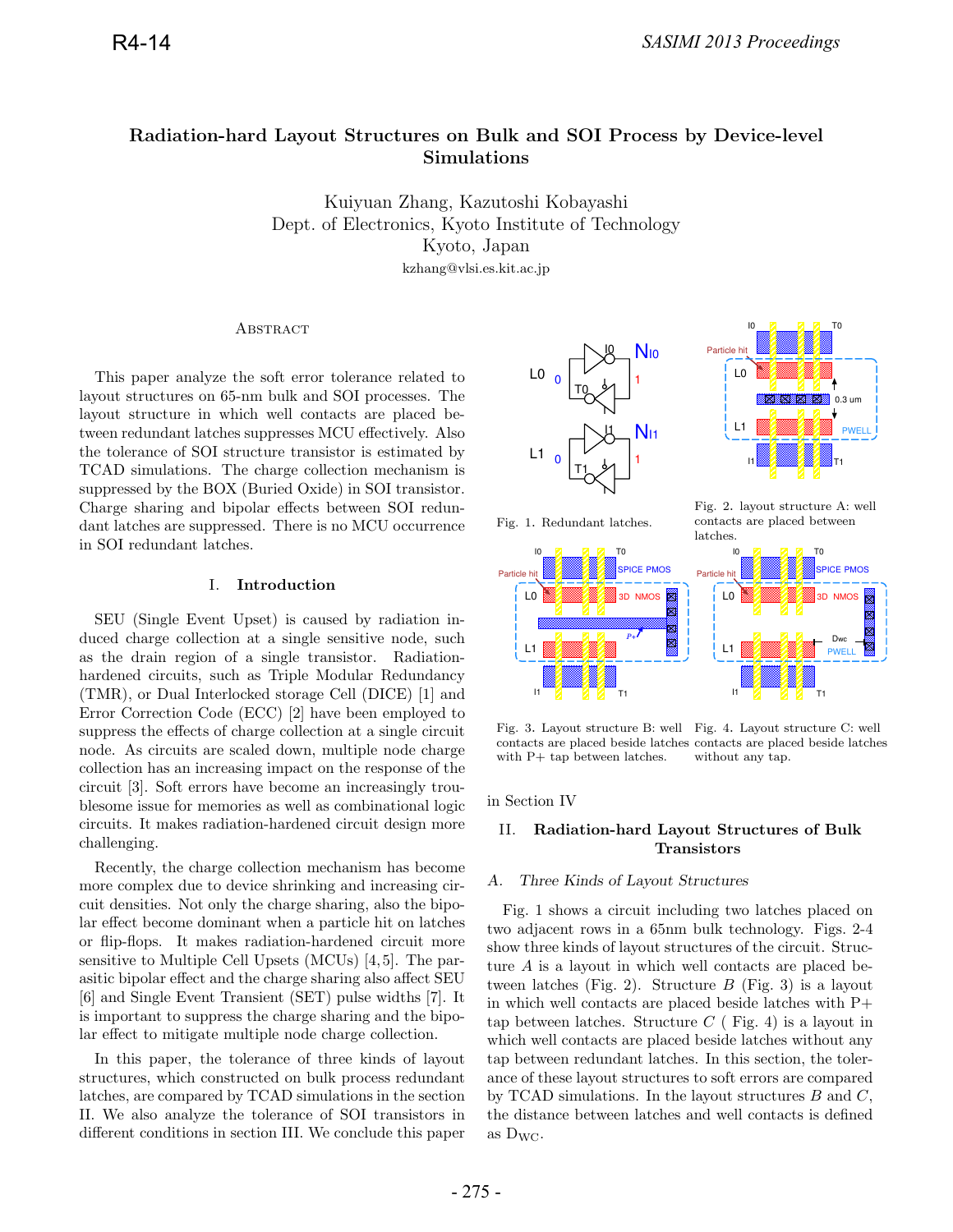

Fig. 5. 3D device-level structure of redundant latches in two rows. A particle penetrate at the drain of NMOS I0.

#### B. Simulation Setup

A device simulator Sentaurus is used to do all TCAD simulations. A radiation particle penetrates the NMOS transistor of the inverter I0 perpendicularly. All of the NMOS transistors are placed in the same P-well. The output nodes  $(N_{I0}, N_{I1})$  of the inverter I0 and I1 are initial set to "1". Output voltage of inverter is decreased by charge collection and bipolar effects when a particle hits NMOS of the inverter. Thus, the redundant latches become very sensitive to a particle penetration. It is order to analyze the tolerance of each layout structure to MCU. The energy transferred by the radiation particle is described by its linear energy transfer (LET) value. LET is defined as the energy transferred (for electron-hole pair generation) by the radiation particle per unit length, normalized by the density of the target material (for VLSI designs, this is the density of Silicon). Thus the unit of LET is  $MeV/mg/cm^2$ . Based on the circuit and layout structures, we create a 3D device-level NMOS model as shown in Fig. 5. It is a triple well structure. The distance between the redundant latches L0 and L1 is  $0.3 \mu m$ as shown in Fig 5. All device-level models are fabricated based on a 65 nm process.

#### C. Comparison of the Tolerance of Layout Structures

Fig. 6 shows two pairs of voltage outputs when a particle penetrates latch L0 of the layout structure A with LET=10 and 20 MeV/mg/cm<sup>2</sup>. As the particle penetrates, the output  $N_{I0}$  of latch L0 upsets while the output  $N_{11}$  does not upset as shown in Fig. 6(a) and (b). In this case, generated charge under the latch L0 can not cross over the well contacts to the L1 side. Thus the charge sharing between L0 and L1 is almost prevented. The bipolar effects [8] is also suppressed effectively, because the well contacts suppress the well potential elevation.

Fig. 7 shows another two pairs of voltage outputs when a particle penetrates latch L0 in the layout structure B with LET=10 and 20 MeV/mg/cm<sup>2</sup>. The output  $N_{I0}$  of latch L0 upset while the output  $N_{I1}$  does not flip when LET=10 MeV/mg/cm<sup>2</sup> as shown in Fig. 7(a). However, when LET is increased to 20 MeV/mg/cm<sup>2</sup>, node N<sub>I0</sub> and  $N_{I1}$  are flipped simultaneously as shown in Fig. 7(b),



Fig. 6. The voltage outputs of redundant latches in layout structure A by a particle.



Fig. 7. The voltage outputs of redundant latches in layout structure  $B$  by a particle.



Fig. 8. The voltage outputs of redundant latches in layout structure B by a particle.

MCU occurs in the layout structure B by a higher energy particle.

When the redundant latches are constructed in the stucture  $C$ , the voltage outputs by the paticle are shown in Fig. 8. The well contacts is placed beside latches in the structure C. It cannot suppresses well potential elevation effectively. The charge sharing and bipolar effects appear in the structure  $C$ . Thus, both latches upset simultaneously when LET=10 and 20 MeV/mg/cm<sup>2</sup> as shown in Fig. 8(a) and 8(b). Table I shows the threshold LET of the three kinds of layout structures. The threshold LET of MCU on the structures B and C are decreased by  $52.86\%$ and 23.71% compared with that on A respectively.

Fig. 9 shows the threshold LET of the particle which upsets the redundant latches simultaneously according to  $D_{\text{WC}}$ . The threshold LET exponentially decreases when the distance between well contact and the redundant latches,  $D_{\text{WC}}$  is increased. The LET of the structure  $B$  is bigger than that of  $C$ . The LET of the structure  $C$ reduces steeper than structure  $B$  when  $D_{\text{WC}}$  is increased. It is because that the p+ tap between latches stabilizes the well potential of structure B. The well potential of B do not change lot by a particle. The well potential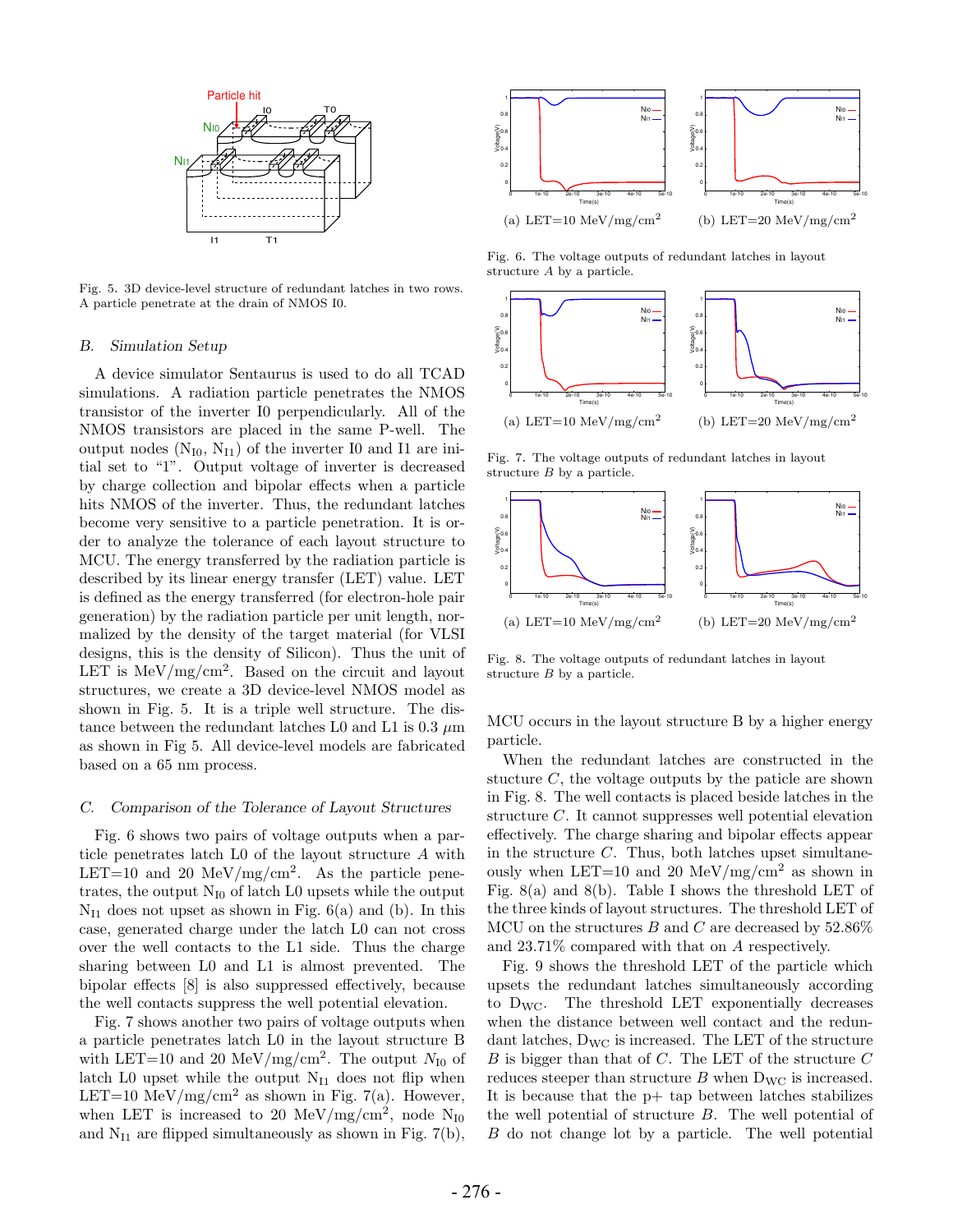TABLE I The threshold LET of the three kinds of layout STRUCTURES.

| Layout structure $\vert$ LET of SEU |     | LET of MCU                      |
|-------------------------------------|-----|---------------------------------|
|                                     | 70  | 35.0                            |
|                                     | 6.3 | 18.5 (52.86\% of A)             |
|                                     | 5.2 | $\overline{8.3}$ (23.71\% of A) |



Fig. 9. LET of paticle which upset redundant latches simultaneously accroding to  $D_{\text{WC}}$ .

of C is stabilized when well contacts are placed close to latches. It makes structure C stronger to particle. However, the tolerance of structure  $C$  becomes weaker when well contacts are placed far away from latches.

### III. The Tolerance of SOI Transistors to SOFT ERROR

In this section, the tolerance of SOI transistor is analyzed by TCAD simulations. Fig. 10 shows an SOI model. A 10 nm BOX (Buried Oxide) [9] is placed under drain and source regions. The depth of the SOI (transistor) region is 12 nm. This SOI transistor is constructed based on a 65 nm process. The tolerance of redundant SOI latches are compared in this section. In this section, a conventional latch circuit as Fig. 1 are used in device-level simulations.

# A. Tolerance Analysis by Changing Particle Penetrate Positions

Fig. 11 shows the voltage outputs when a particle penetrates drain and gate region of SOI redundant latches respectively. the LET of the particle are 10, 20 and 50  $\text{MeV}/\text{mg}/\text{cm}^2$ . As the charge collection is suppressed by BOX, little charge is collected into drain when a particle penetrates the drain region. The latches do not flip as shown in Fig. 11(a). When a particle penetrates gate region of the SOI latches, the voltage output does not upset when LET=10 MeV/mg/cm<sup>2</sup>. However, the outputs start to upset when the LET is increased to 20 MeV/mg/cm<sup>2</sup>



Fig. 10. 3D device-level SOI transistor.



(a) The particle penetrate on (b) The particle penetrate on drain region gate region

Fig. 11. The voltage outputs of redundant latches in layout structure  $B$  by a particle.<br>The voltage outputs of SOI latch by  ${\bf a}$ particle. LET=10, 20 and 50 MeV/mg/cm<sup>2</sup>.

as shown in Fig. 11(b). Large amount of charge is collected into drain when a particle penetrates the gate region and crosses the body region of the SOI transistor. The parasitic bipolar transistor of SOI turns on by the body potential elevation. The possibilites when a particle hits on the small gate region is much smaller than that on the much larger drain region. Even when a particle hit on the gate region. generated charge is very small because of the smaller sensitive volume on the gate region over BOX. Thus, SOI transisitors become much stronger than bulk transistors. It makes SOI transistors become weak to high energy particle.

#### B. Tolerance Analysis by VDD Scaling

Fig. 12 shows the voltage outputs by a particle whcih penetrates the gate region. The VDD is set in 1.0V and 0.4V respectively. There is no dopant in the channel of SOI transistors. Variations are suppressed in the SOI structure. Thus, the VDD of SOI transistors can be decreased as low as 0.4V. The LET of the ion particles are 5 and 10 MeV/mg/cm<sup>2</sup>. When the VDD is 1.0V, the outputs does not upset as shown in Fig  $12(a)$ . The charge collection mechanism is suppressed by BOX of SOI transistors. However, when VDD is scaled to 0.4V, the outputs start to upset as shown in Fig. 12(b). The tolerance of SOI transistor to soft error decreases by VDD scaling.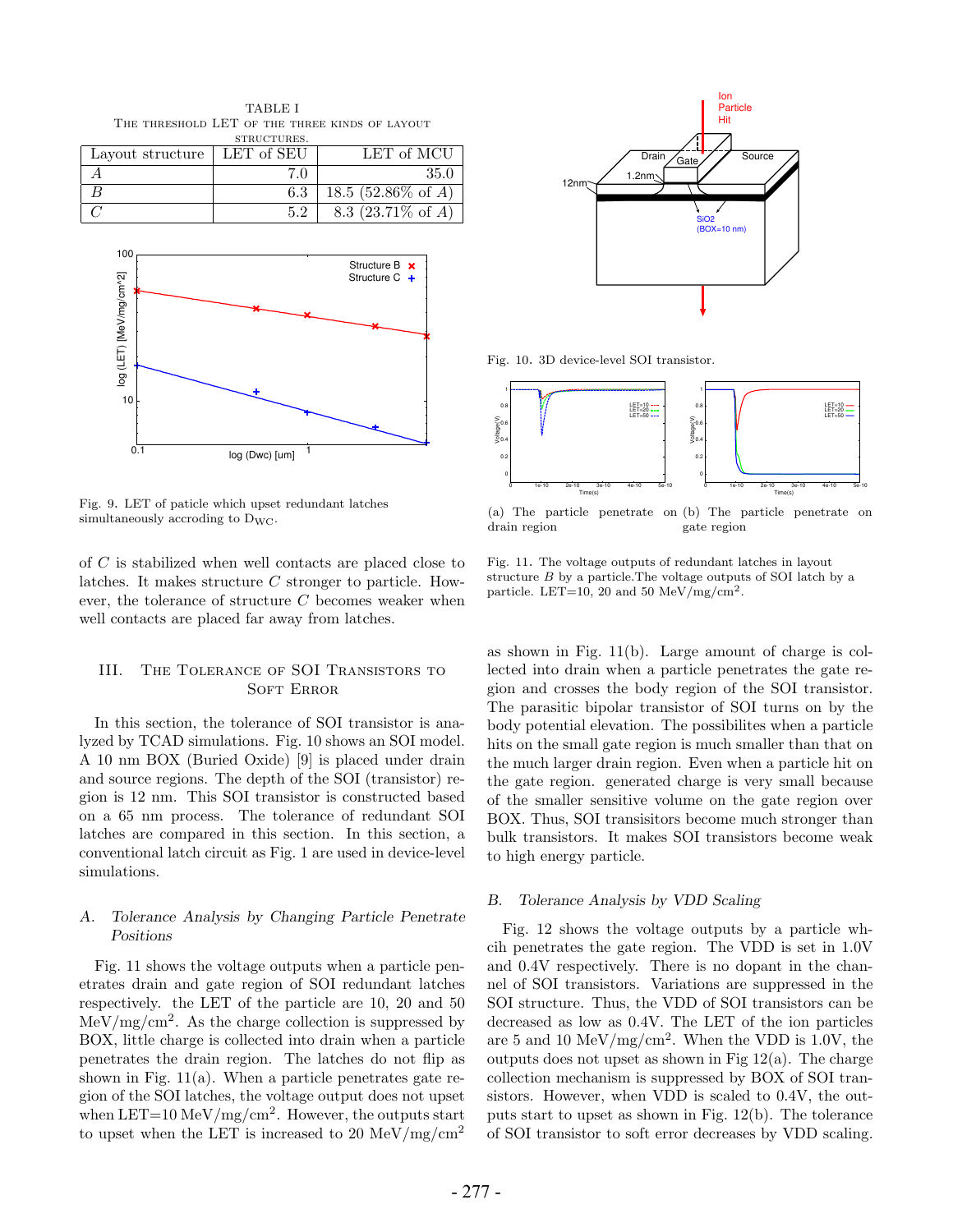

Fig. 12. The voltage outputs of SOI latch by a particle penetrate on gate region. LET=5 and 10 MeV/mg/cm<sup>2</sup>.



Fig. 13. LET of particle which upset SOI latch vs. VDD

The relationship between power supply voltage and the tolerance of SOI transistors is shown in Fig. 13. The tolerance of SOI transistor to soft error linearly decreases by VDD scaling.

### C. Comparison the Tolerance between Bulk and SOI Redundant Latches

Fig. 14 shows the voltage outputs when a particle penetrates SOI redundant latches. The LET of the particle are 10 and 20 MeV/mg/cm<sup>2</sup>. The redundant latches are constructed in the layout structure  $C$ , which sensitive to soft errors as described in Section II. It is order to compare the tolerance between SOI and Bulk structures. When LET=10 MeV/mg/cm<sup>2</sup>, the SOI redundant latches do not upset as shown in Fig. 14(a), while the bulk redundant latches upset simultaneously as shown in Fig.8(a). When LET is increased to 20 MeV/mg/cm<sup>2</sup>, only the output  $N_{I0}$  upsets as shown in Fig. 14(b), while  $N_{I0}$  and  $N_{11}$  upset at the same time as shown in Fig. 8(b). The BOX on the SOI structure suppresses the charge sharing and bipolar effects between the latches L0 and L1 strongly. MCUs are suppressed in SOI redundant latches, even though layout structure  $C$  is used. Table II shows the threshold LET when SEU(MCU) occurs in SOI and bulk redundant structure. The threshold LET of SEU is decreased by 44% cpmpared with that on A when the redundant latches are fabricated in bulk structure instead of SOI. There is no MCU occurrence in SOI redundant latches. Thus, the tolerance of SOI redundant latches to



Fig. 14. The voltage outputs of SOI redundant latches by a particle penetrate on gate region of latch L0. LET=10 and 20  $MeV/mg/cm<sup>2</sup>$ .

|                                                        |  | TABLE II     |  |  |  |
|--------------------------------------------------------|--|--------------|--|--|--|
| THE THRESHOLD LET OF SOI AND BULK REDUNDANT LATCHES IN |  |              |  |  |  |
|                                                        |  | LAYOUT $C$ . |  |  |  |

| Structure | LET of SEU                     | LET of MCU |
|-----------|--------------------------------|------------|
|           |                                |            |
| Bulk      | $(44\% \text{ of SOI})$<br>5.2 |            |

soft error is stronger than bulk structure according to the results of TCAD simulations.

#### IV. **Conclusion**

Based on the results of TCAD simulations, between the bulk structures we show that the layout structure in which well contacts are placed between latches suppresses MCUs effectively. The charge sharing mechanism and bipolar effects are suppressed by these well contacts. No MCUs occurs in this kind of layout structure. In SOI structures, there is little charge collected into the drain region. It increases the tolerance of SOI transistor to soft errors. The gate region of SOI is sensitive to high energy particle. The tolerance of SOI transistors linear decreased by VDD scaling. However, MCUs do not occur in SOI redundant latches in any layout structure by TCAD simulations.

#### **REFERENCES**

- [1] D. Krueger, E. Francom, and J. Langsdorf. Circuit Design for Voltage Scaling and SER Immunity on a Quad-Core Itanium Processor. In ISSCC, pages 94– 95, Feb. 2008.
- [2] Ando, H., Seki, K., Sakashita, S., Aihara, M., Kan, R., Imada, K., Itoh, M., Nagai, M., Tosaka, Y., Takahisa, K. et al.: "Accelerated Testing of a 90nm SPARC64V Microprocessor for Neutron SER", The Third Workshop on System Effects on Logic Soft Errors (2007).
- [3] B.D. Olson, D.R. Ball, K.M. Warren, L.W. Massengill, N.F. Haddad, S.E. Doyle, and D. McMorrow. Simultaneous single event charge sharing and parasitic bipolar conduction in a highly-scaled SRAM design . In Nuclear Science, IEEE Transactions on, number 52 , Issue: 6, pages 2132 – 2136, Dec. 2005.